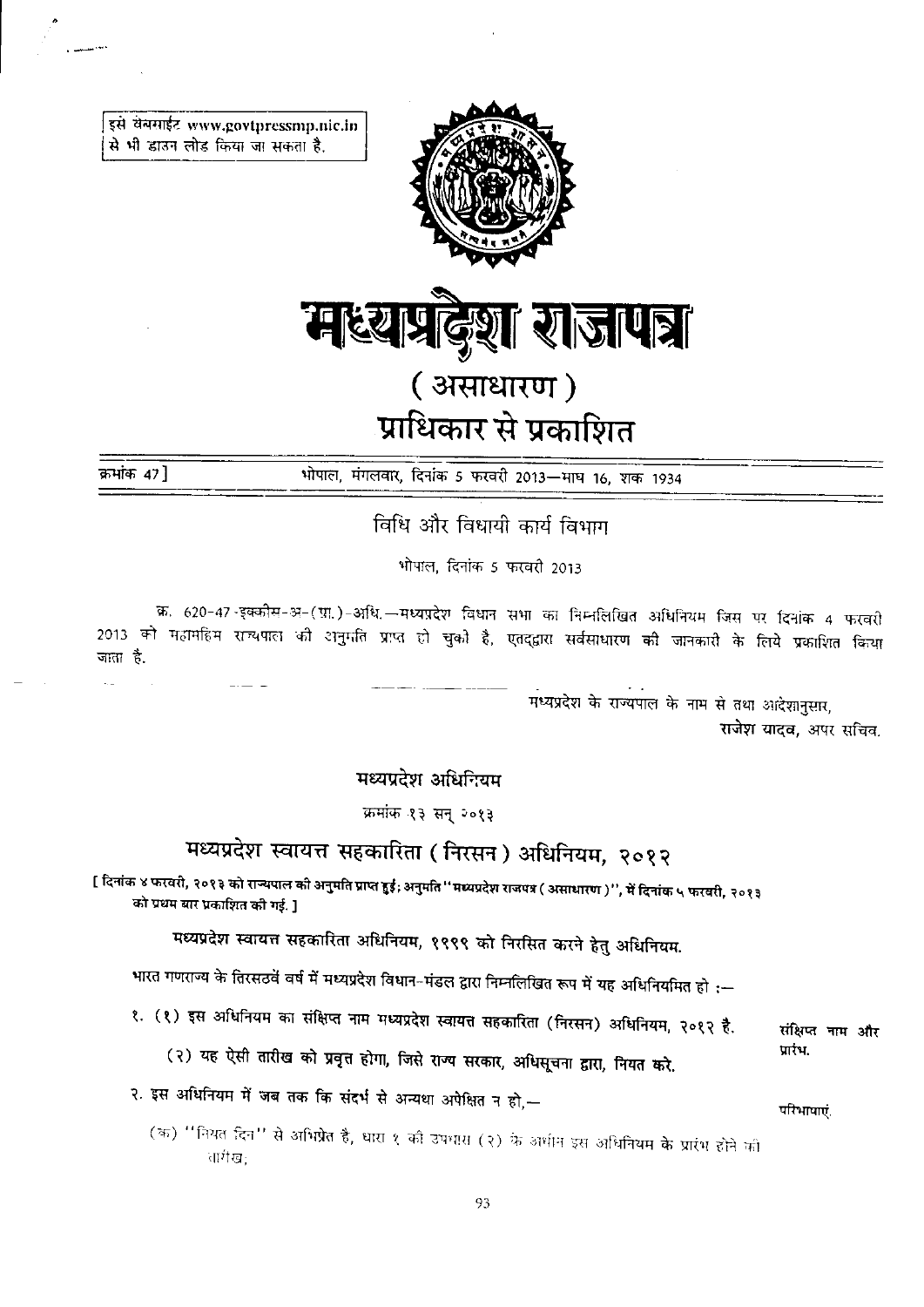(ख) "निरसित अधिनियम" से अभिप्रेत है मध्यप्रदेश स्तागत्त सहकारिता अधिनियम, १९९९ (जन्मंक २ सन  $2000$ ).

३. (१) नियत दिन को, मध्यप्रदेश स्वायत्त सहकारिता अधिनियम, १९९९ (क्रमांक २ सन् २०००) निरसित मिरसम  $7.577$ व्यायुनि. हो जाएगा.

- $(3)$  इस निरसन से.-
	- किसी अन्य अधिनिर्यामति पर, प्रभाव नहीं पड़ेगा जिसमें निरसित अधिनियमिति लागू की गई  $(4)$ है, सम्मिलित अथवा निर्दिप्ट की गई है: अथवा
	- किसी ऐसे अधिकार, विशेषाधिकार, बाध्यता व दायित्व पर प्रभाव नहीं पड़ेगा, जो इस प्रकार  $(\overline{u})$ निरसित अधिनियम के अधीन अर्जित, प्रोद्भूत या उपगत किया गया हो; अथवा
	- इस प्रकार निरसित अधिनियम के पूर्व प्रवर्तन पर या उसके अधीन पूर्व में की गई या भुगती  $(\eta)$ गई किसी बात के परिणामों पर प्रभाव नहीं पड़ेगा; अथवा
	- इस प्रकार निरसित अधिनियम के विरुद्ध कारित किए गए किसी अपराध के संबंध में उपगत  $(\mathbb{F})$ किसी शास्ति, समपहरण या दण्ड पर प्रभाव नहीं पड़ेगा; अथवा
	- यथापूर्वोक्त किसी ऐसे अधिकार, विशेषाधिकार, बाध्यता या दायित्व के संबंध में किन्ही  $(3)$ विधिक कार्यवाहियों या उपचार पर प्रभाव नहीं पड़ेगा और कोई भी ऐसी विधिक कार्यवाहियां या उपचार इस प्रकार जारी रखे जा सकेंगे या प्रविर्तित किए जा सकेंगे मानों कि यह आधानयम पारित ही नहीं हुआ हो.

(३) निरसन के या तत्समय प्रवृत्त किसी निभि या किसी संजिदा में अंतर्निया सिसी बाद के होते हुए भी, नियत दिन को तथा से निरसित अधिनियम के अधीन रजिस्ट्रीकृत सहकारिताएं मध्यप्रदेश सहकारी सोसाईटी अधिनियम, १९६० (क्रमांक १७ सन् १९६१) के अधीन रजिस्ट्रीकृत समझी जाएंगी तथा उक्त अधिनियम के उपबंध ऐसी सहकारिताओं को विनियमित करने हेतु लागू होंगे.

(४) निरसन के होते हुए भी, किसी भी प्रकृति की ऐसी समस्त संविदाएं, बंधपत्र, विलेख, करार और अन्य लिखतें जो नियत दिन को विद्यमान या प्रभावी हों, और जिनमें निरसित अधिनियम के अधीन रजिस्ट्रीकृत सहकारिता एक पक्षकार हो, ऐसी तारीख से पूर्णतया प्रवृत्त और प्रभावशील होंगी.

(५) निरसन के होते हुए भी, निरसित अधिनियम के अधीन सहकारिता के निदेशक बार्ड द्वारा बनाई गई उपविधियां और विनियम, जहां तक वे मध्यप्रदेश सहकारी सोसाइटी अधिनियम, १९६० (क्रमांक १७ सन् १९६१) और उसके अधीन बनाए गए, नियमों के उपबंधों से असंगत न हों, तब तक प्रवृत्त बने रहेंगे जब तक कि वे मध्यप्रदेश सहकारी सोसाइटी अधिनियम, १९६० (क्रमांक १७ सन् १९६१) के अधीन परिवर्तित या विखंडित न कर दिए जाएं.

## भोपाल, दिनांक 5 फरवरी 2013

क्र. 621-47-इक्कीस-अ-(प्रा.)-अधि.-भारत के संविधान के अनुच्छेद 348 के खण्ड (3) के अनुसरण में, मध्यप्रदेश स्वायत सहकारिता (निरसन) अधिनियम, 2012 (क्रमांक 13 सन् 2013) का अंग्रेजी अनुवाद राज्यपाल के प्राधिकार से एतद्द्वारा प्रकाशित किया जाता है.

> मध्यप्रदेश के राज्यपाल के नाम से तथा आदेशानुसार, राजेश यादव, अप सचिन्

मध्यप्रदेश राजपत्र, दिनांक 5 फरवरी 2013

94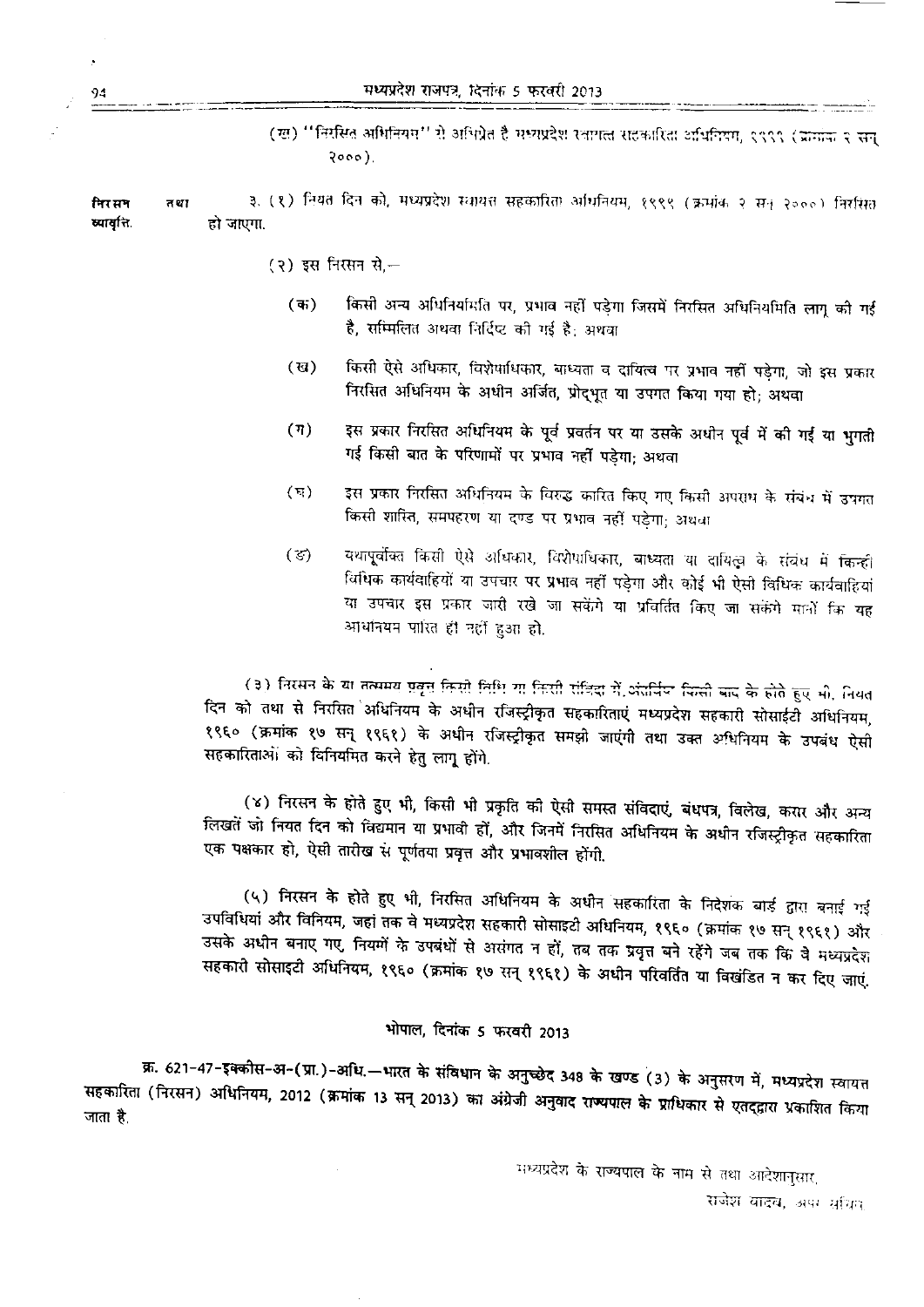मध्यप्रदेश राजपत्र, दिनांक 5 फरवरी 2013

#### No. 13 or 2013

### THE MADHYA PRADESH SWAYATTA SAHAKARITA (NIRSAN) ADHINIYAM. 2012

(Received the assent of the Governor on the 4th February, 2013; assent first published in the "Madhya Pradesh Gazette (Extra-ordinary)", dated the 5th February, 2013.]

#### An Act to repeal the Madhya Pradesh Swayatta Sahakarita Adhiniyani, 1999.

Be it enacted by the Madhya F. adesh Legislature in the sixty-third year of the Republic of India as follows :-

1. (1) This Act may be called the Madhya Pradesh Swayatta Sahakarita (Nirsan) Short title and Adhiniyam, 2012.

(2) It shall come into force on such date as the State Government may, by notification, appoint.

- 2. In this Act, unless the context otherwise requires,--
	- (a) "appointed day" means the date of commencement of this Act under sub-section (2) of Section 1.
	- (b) "repealed Act" means the Madhya Pradesh Swayatta Sahakarita Adhiniyam, 1999 (No. 2 of 2000).

3. (1) On the appointed day, the Madhya Pradesh Swayatta Sahakarita Adhiniyam, 1999 (No. 2 of 2000) shall stand renealed.

 $(2)$  The reneal shall not affect,—

- any other enactment in which the repealed enactment has been applied,  $(a)$ incorporated or referred to; or
- $(b)$ any right, privilege, obligation or liability acquired, accrued or incurred under the Act so repealed; or
- $(c)$ the previous operation of the Act so repealed or consequences of any thing already done or suffered thereunder; or
- any penalty, forfeiture or punishment incurred in respect of any offence committed  $(d)$ against the Act so repealed; or
- any legal proceedings or remedy in respect of any such right, privilege, obligation  $(c)$ or liability as aforesaid and any such legal proceedings or remedy may be continued or enforced as if this Act had not been passed.

(3) Notwithstanding the repeal or anything contained in any law for the time being in force or in any contract, on and from the appointed day, the cooperatives registered under the repealed Act shall be deemed to registered under the Madhya Pradesh Co-operative Societies Act, 1960 (No. 17 of 1961) and the provisions of the said Act shall be applicable for regulation of such cooperatives.

(4) Notwithstanding the repeal, all contracts, bonds, deeds, agreements and other instruments of whatever nature subsisting or having effect on the appointed day and wherein the co-operative registered under the repealed Act is a party shall from such date of full force and effect.

(5) Notwithstanding the repeal, the bye-laws and regulations made by the Board of Directors of the Cooperative under the repealed Act shall in so far as they are not inconsistent with the provisions of the Madhya Pradesh Co-operative Societies Act, 1960 (NO. 17 of 1961) and the rules made thereunder, continue in force until altered or rescinded under the Madhya Pradesh Cooperative Societies Act, 1960 (No. 17 of 1961).

commencement.

Definitions.

Repeal and savings.